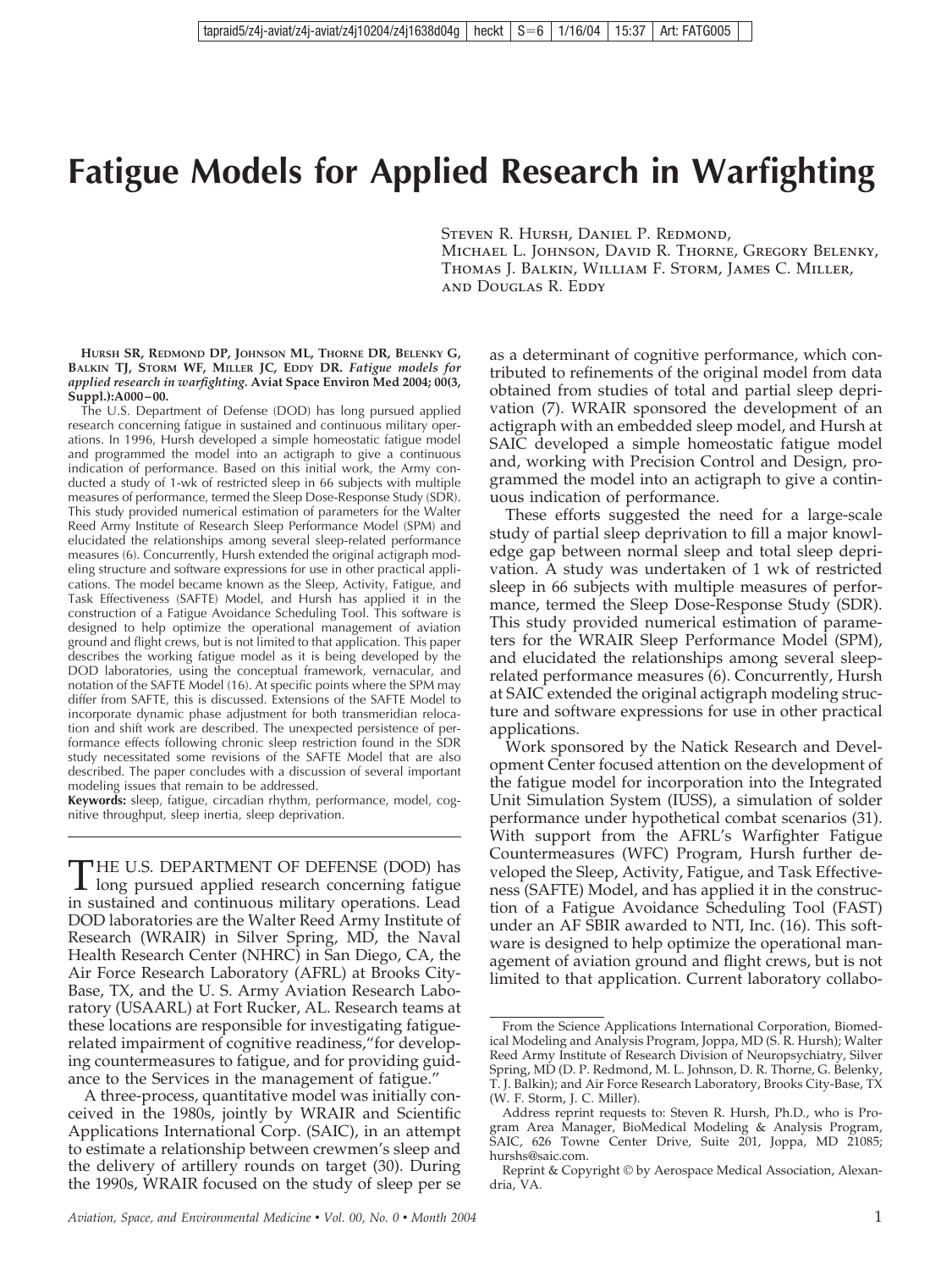rations between NHRC and AFRL, additional field data collection by both groups, and studies of sleep deprivation and pharmaceutical effects in the Army laboratories all promise to add quantitative input and validation for model development.

This combined progress led to a meeting among DOD principal investigators in January 2002, for the purpose of more closely coordinating their research and converging parallel efforts in modeling development. Given their common origin, the WRAIR SPM and AFRL/SAIC SAFTE Models do not differ greatly. Structural differences are minor. The key distinction between the two approaches is the temporal perspective of their application. The WRAIR SPM model, with its roots in an actigraph-based monitoring technology, attempts to take prior, measured sleep history of individuals to estimate current cognitive capacity, or "readiness," of both the individual and the crew or group in which he/she operates. It may be used to provide feedback to the individual who may need sleep, to allow selection among candidate individuals or units for a particular operation, or to provide a weighting function for performance in higher order models of operational scenarios. On the other hand, SAFTE is applied to hypothetical or prospective work/sleep schedules in order to identify potential performance problems, and to optimize operational planning and management. Clearly these perspectives are complementary and overlap considerably and can share a common model of sleep and performance prediction. In addition, the SAFTE Model was elaborated with a fourth process that modulates the sleep reservoir capacity during chronic sleep restriction to account for findings from recent chronic sleep restriction studies showing slower than expected rebound of performance following recovery sleep. The SAFTE Model has also been enhanced to account for circadian shifts due to transmeridian crossings vs. shift work changes.

This paper describes the working model as it is being developed by the DOD laboratories, using the conceptual framework, vernacular, and notation of the SAFTE Model (16). At specific points where the WRAIR SPM may differ from SAFTE, this is discussed. This model is intended to be a tool for the operational components of the Services; that is, its framework is heuristic, and the research focus is toward application. In the background are a number of basic research efforts, supported by government, industrial, and academic enterprise, which will be cited by the authors but not discussed in the depth they deserve. Nonetheless, such efforts both add to the body of knowledge on which a valid, practical tool can be constructed, and impose important theoretical and practical constraints. In order to plan future studies leading to useful and accurate predictions, in DOD laboratories and elsewhere, basic issues must be considered, and are discussed critically in the context of the present model. Hopefully, this paper will help guide our laboratories in coordinating their research, and allow the reader to assess the status of our applied research as it progresses toward a transition to practical applications.

The conceptual architecture of the SAFTE Model is

Schematic of SAFTE Model Sleep, Activity, Fatigue and Task Effectiveness Model



**Fig. 1.** Block diagram of the SAFTE Model.

shown in **Fig. 1**. The core of this model is schematized **F1** as a sleep reservoir, which represents sleep-dependent processes that govern the capacity to perform cognitive work. Under fully rested, optimal conditions, a person has a finite, maximal capacity to perform, annotated as the reservoir capacity  $(Rc)$ . While one is awake, the actual "contents" of this reservoir are depleted, and while asleep, they are replenished. Replenishment (sleep accumulation) is determined by sleep intensity, and sleep quality. Sleep intensity is in turn governed by both the time-of-day (circadian process) and the current level of the reservoir (sleep debt). Sleep quality is modeled as its continuity, or conversely, fragmentation, in part determined by external, real-world demands, or requirements to perform. Performance effectiveness is the output of the modeled system. The level of effectiveness is simultaneously modulated by time-of-day (circadian) effects and the level of the sleep reservoir. Transient post-sleep decay of performance is modeled by the term inertia.

The foregoing terminology has been selected to provide operational users of the model an intuitive grasp of the processes involved. SAFTE is a three-process, quantitative model similar to that suggested by Folkard and Åkerstedt (18), Achermann and Borbély (1), Åkerstedt and Folkard (2), and Jewett and Kronauer (33). The modulation of reservoir volume essentially represents the homeostatic regulation of wakefulness, involving two subprocesses with respect to performance capacity (equivalent to their S process). The second process is the major influence of circadian rhythms (process C). The third process involves "sleep inertia" (process W). The following discussion will take up the individual components of the model in some detail.

## **METHODS**

## *Process 1: The Homeostatic Process*

*Wakefulness –reservoir depletion:* The performance use function is a mathematical formula describing the rate at which cognitive performance capacity declines during continuous wakefulness. SAFTE expresses this function in terms of an equation for a straight line, Eq. 1: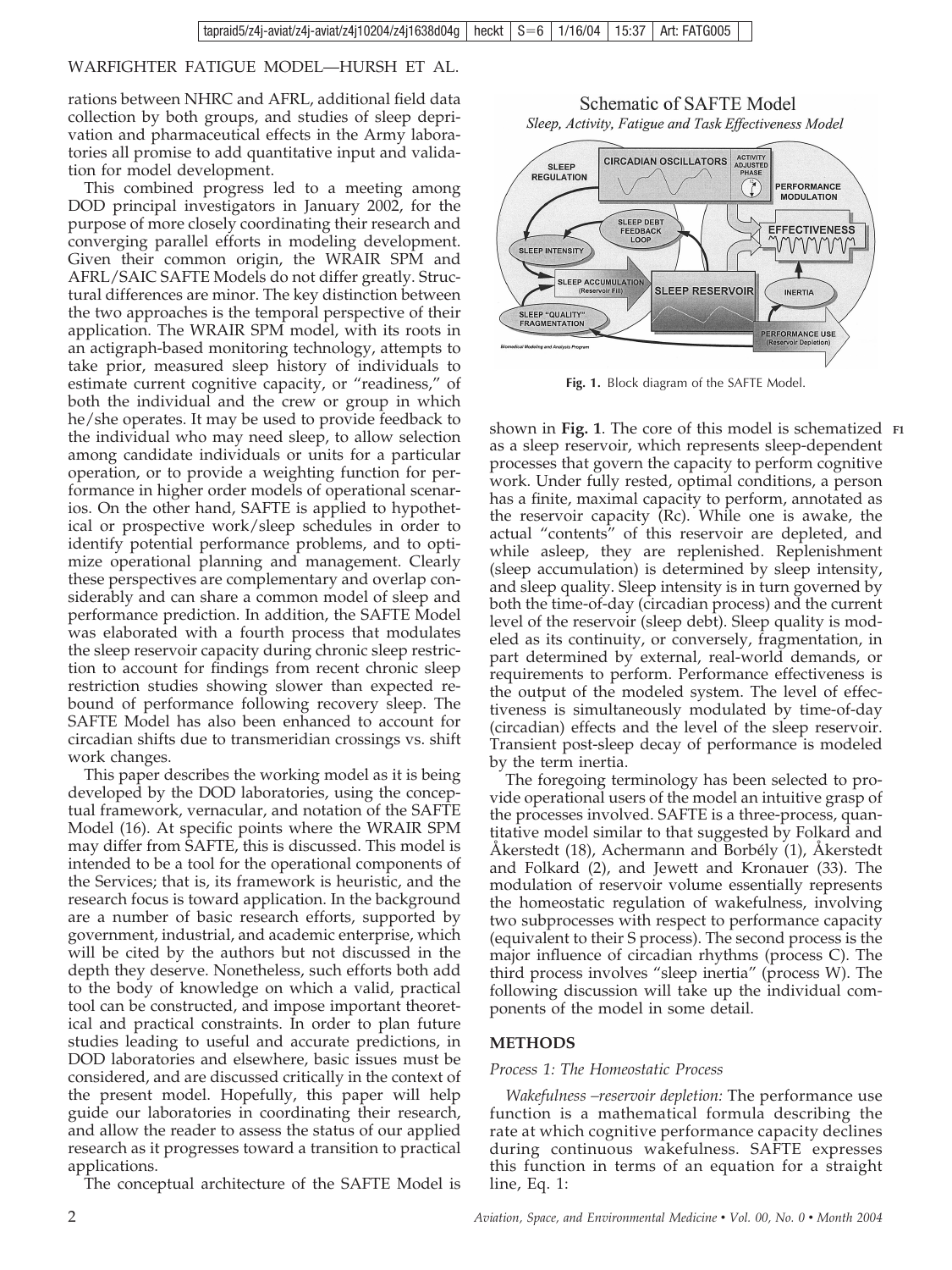

**Fig. 2.** Performance decrement on the Serial Addition/Subtraction Task across 72 h of sleep deprivation.

$$
P = K \cdot t, \qquad Eq. 1
$$

where P is performance use, or reservoir depletion over a period of time, t. The model pegs the reservoir capacity, Rc, at 2880 arbitrary units, and the default value for K, the slope of this line, is 0.5 unit per minute. Thus, after 4 d (5760 min) of continuous sleep loss, the reservoir will be fully depleted.

The rationale for both linearity and the value for the decay slope (about 1% per hour awake) is derived from a straight-line fit of cognitive throughput data obtained during 72 h of total sleep deprivation. In that study, performance declined by approximately 25% for every 24 h of total sleep deprivation (46). The residual data from this treatment show a clear circadian rhythm (**Fig. 2**). The SAFTE Model with a linear performance use function combined with a two-frequency circadian process (see below) can fit the data of Fig. 2 with an  $\mathbb{R}^2$  of 0.89.

**F2**

The performance use function is a linear approximation of what may be a more complex pattern of decay over time. There remain a number of unresolved issues concerning both its slope and its shape. For instance, data from the SDR study (66 subjects sleeping either 9, 7, 5, or 3 h per day for 7 d), yielded a straight-line slope of about 0.5% per hour, using a simple reaction time task (PVT) (14) instead of an arithmetic task (6). Whether this twofold difference from the previous estimate is task-specific, or due to other factors (e.g., demographic) remains unclear. Furthermore, other modeling efforts have postulated curvilinear decay functions based on other data sets. Folkard and Åkerstedt (18) use an exponential expression for decreasing alertness (as opposed to performance). A linear approximation of their function over 24 h yields a slope of about 1.8% per hour. For both alertness and performance, Jewett (32,33) fits data to a sigmoidal function, reflecting both a delay in the onset of decay after awakening, and a slowing of decay rates after about 36 h of sleep deprivation. Jewett also suggests that the decay waveform may be influenced by both circadian phase at wake time and by prior sleep debt. Most researchers would probably agree with us that the variance of grouped data tends to increase with the duration, measured in days, of sleep deprivation experiments, which

makes precise description of the waveform all the more difficult. For the time being, then, we continue to utilize the linear approximation.

*Sleep accumulation –reservoir replenishment:* The sleep/ restoration function is a mathematical formula describing the rate at which restoration of cognitive performance capacity accrues during sleep. For SAFTE, additions to the reservoir (S) resulting from sleep over an interval of time, t, depend on the sleep intensity (SI, or rate of recuperation due to sleep) over that interval, shown in Eq. 2:

$$
S = SI \cdot t \qquad \qquad Eq. 2
$$

SI (units/minute) varies during the interval such that it is the weighted sum of 1) sleep propensity (SP), a function of time-of-day, and 2) the current reservoir deficit, or sleep debt  $(SD)$ , in the reservoir  $(Rc-R<sub>t</sub>)$  as it changes during the interval, multiplied by a feedback factor, *f*. This latter quantity is sometimes referred to as the sleep/wake cycle because it depends on the pattern of sleep and wakefulness. Thus, SI is given by the following sum, Eq. 3:

SI = SP + SD, where SD = 
$$
f \cdot (Rc - Rt)
$$
 Eq. 3

SP incorporates a circadian process, c, and an amplitude factor, as (default  $= 0.55$  unit; see below), and  $\bar{f}$  has a default value of 0.0026564 min-1 . Rc is the reservoir capacity and  $R_t$  is the reservoir level at time t. SAFTE incorporates a maximum level of sleep intensity, set to 4.4 units/min. This limit permits an equilibrium state to be reached with as little as  $3 h \cdot d^{-1}$  of sleep, but not with less. Note, however, that with only  $3 h \cdot d^{-1}$  of sleep, performance is severely degraded until recovery sleep is obtained.

The proposition that sleep intensity is increased by sleep debt is a feature recognized by all the models recently offered. For the WRAIR SPM and the homeostatic model of Folkard and Åkerstedt (18), this is explicitly stated as an exponential "recharging" function. The rationale for this derives from observations that the rate at which recuperation occurs during sleep varies continually as a function of extant sleep debt. Recuperation at the beginning of the sleep period, when sleep debt is relatively high, occurs at a faster rate than at the end of the sleep period, when sleep debt is relatively low (28,38). Whether this is due to shifts of sleep architecture toward more restorative slow-wave sleep in the early hours has been discussed recently by Wesensten, Balkin, and Belenky (48). If expressed as a discrete function, as above, or exponentially, the results of the SPM and SAFTE converge for small intervals, ignoring the circadian process in the SAFTE Model. The value of *f* in SAFTE is the reciprocal of the time constant of recuperation in the exponential equation of the SPM, and is equivalent to about 375 min (based on a performance throughput measure). This value is derived from earlier studies in which 84 h of sleep deprivation were interrupted by daily 0.5-h naps (7). After the SDR study, the SPM was modified to a much slower rate of recuperation, with a Time Constant of about 1300 min (based on a reaction time measure). As with the value for waking decay, this large difference in recovery rate is not entirely understood. It is consistent with the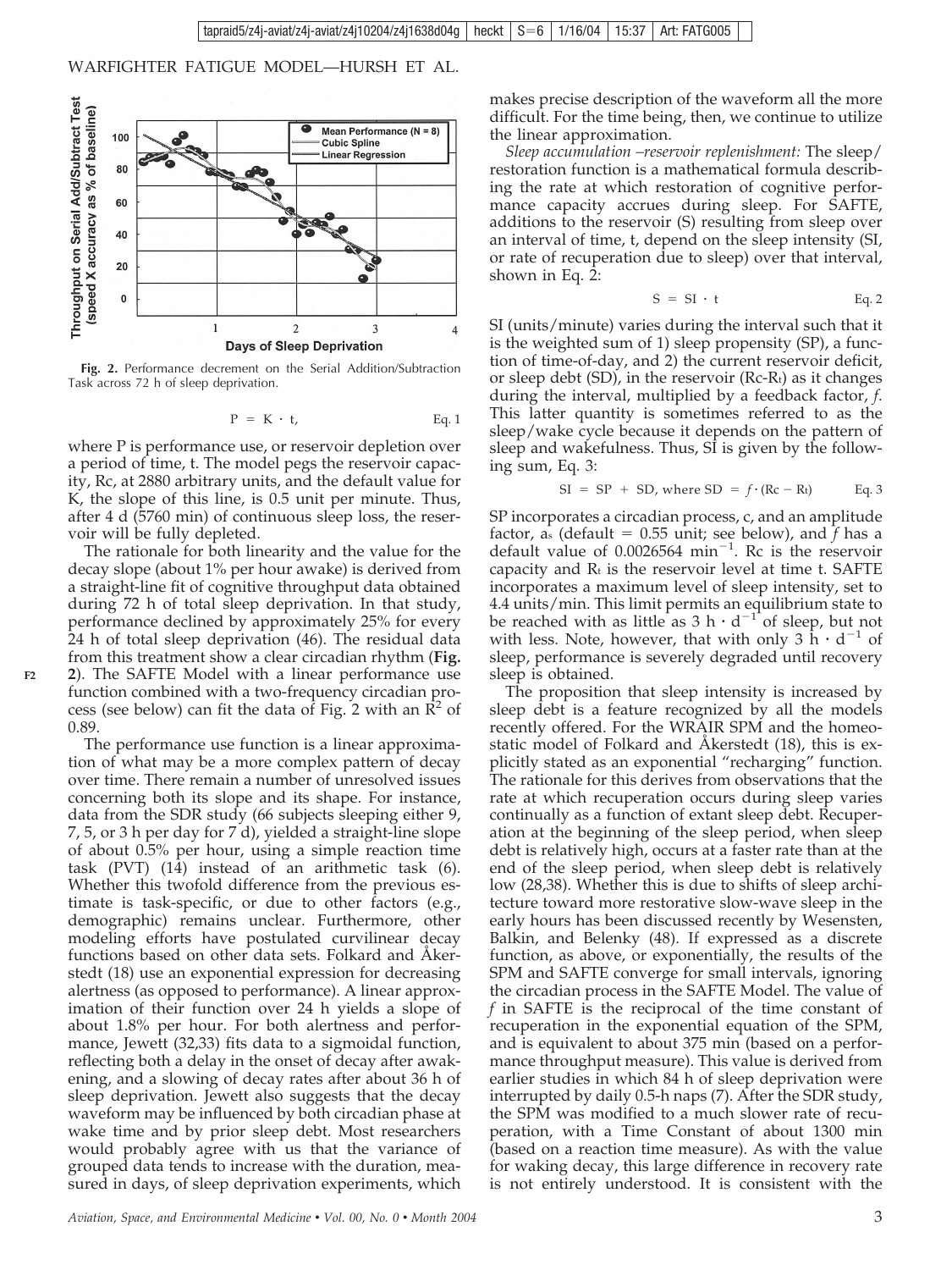observation that the 3- and 5-h sleep groups in the SDR did not recover to baseline after three full nights of sleep, a slower rate of recovery than SAFTE would predict suggesting a needed revision, described below.

The circadian component of SI, or Sleep Propensity (SP), essentially postulates that the restorative effect of sleep depends in part on the time-of-day at which the sleep occurs (10,36). In SAFTE, this is expressed by Eq. 4:

$$
SP = -as \cdot c, \qquad Eq. 4
$$

in units per minute, where as is a weighting factor (default  $= 0.55$  unit), and c is the circadian rhythm of body temperature and arousal, which varies between  $+1$  and  $-1$  (see below). For a person taking a normal 8 h sleep from midnight to 08:00, sleep is most intense in the early morning at about 03:00. There is a midafternoon increase in sleep propensity at about 16:00 that coincides with the mid-afternoon dip in alertness and consistent with the observation of increases in sleep related traffic accidents (36). The rhythm of SP is taken to be 180° out of phase with alertness and performance; hence the resulting value is subtracted from the restoration rate due to sleep. Jewett and Kronauer (33) incorporate a similar term in their model that modulates the rate of recovery, arguing that the actual amount of sleep obtained (given equal amounts of time allowed for sleep) varies according to time of day, without implying that changes in sleep architecture (or quality) mediate changes in sleep intensity. By the same argument, the SPM omits altogether any correction for circadian effects on sleep quality or quantity, since the SPM is concerned with sleep as it is actually measured. This, again, is the key difference between SPM and SAFTE, and SAFTE thus has the advantage of being able to optimize both sleep amount and sleep timing for prospective work/rest schedules.

The final influence on sleep accumulation results from sleep fragmentation. This is expressed as a nonlinear term that has the effect of delaying onset of sleep restoration (by setting  $SI = 0$ ) at the end of any wake period. This is based on empirical evidence that the early minutes of sleep are generally Stage 1 (48). By screening out the first several minutes of sleep, the model enhances the effect of fragmented sleep and frequent awakenings, an effect by which such influences on cognitive performance capacity as age, environmental disruptions, divided work/rest schedules, and sleep pathology are expressed. At present, this delay is set at 5 min following each arousal or awakening, based on studies of simulated sleep apnea in which 12 awakenings per hour were equivalent to total sleep deprivation  $(9)$ . However, it is likely that future research will lead to refinement of this function such that it will be modulated by extant sleep debt and/or time of day. Both SAFTE and SPM contain this factor, and it is closely related to the time-of-sleep discussion by Jewett and Kronauer (33), although not explicitly expressed in their model.

## *Process 2: Sleep Inertia*

Sleep inertia can be described as the delay, after awakening from sleep, before expected levels of alertness and performance resume. The modeling of this transient phenomenon is based on studies of post-sleep performance (13) and of brain metabolism using positron emission tomography (PET) (5). Jewett and Kronauer (33) and Folkard and Åkerstedt (17) both invoke a short-lived exponential deviation from the homeostatic process. The SAFTE Model estimates this effect as an exponential discharge function that is invoked for 2 h after awakening from sleep, whose output is subtracted from the Effectiveness output of the overall model according to Eq. 5:

$$
I = -\text{Imax} \cdot e^{-(i \cdot ta/SI)}
$$
, for  $ta = 0$  to 120 minutes, Eq. 5

where I<sub>max</sub> is the maximal inertia effect on awakening, set to 5%, and i is the inertia time constant, set to 0.04. Since the time constant is also related to the sleep intensity at time of awakening, SI, sleep inertia will last longer for awakenings that occur during deep sleep, such as early in the sleep period or during sleep periods of individuals carrying a large sleep debt.

#### *Process 3: The Circadian Process*

Performance while awake and the drive to sleep are both controlled, in part, by a circadian process (17,41). Studies of performance [e.g., reaction time (15)], alertness ratings (22,42), measures of the tendency to fall asleep [e.g., multiple sleep latency tests (11,40,45); see also Lavie (37)], and body temperature (22,42) indicated that the underlying circadian process is not a simple repeating sine wave. Performance and alertness reach a major peak in the early evening, about 20:00 h, and fall to a minimum at about 04:00 h. There is a secondary minimum in the early afternoon, about 14:00 h, and a secondary morning peak at about 10:00 h. Correlated with this pattern is a varying tendency to fall asleep that reaches a peak at about the same time performance and alertness reach their minima. The existence of both a major and a minor peak in performance and two corresponding minima at other times suggests that at least two oscillations are involved in the circadian process (47).

Both SAFTE and SPM estimate this circadian process with a function that is composed of the sum of two cosine waves, one with a period of 24 h and one with a period of 12 h. The two oscillations are out of phase producing an asymmetrical wave form: a gradual rise during the day with a plateau in the afternoon and a rapid decline at night that closely parallels published studies of body temperature (22,24,42). The circadian rhythm of performance is not a simple mirror image of variations in body temperature (20,21). The asymmetrical circadian rhythm combines with a gradually depleting reservoir process resulting in a bimodal variation in cognitive effectiveness that closely parallels published patterns of performance and alertness, described above. The circadian process is represented by Eq. 6:

$$
ct = \cos(2\pi (T - p)/24) + \beta \cos(4\pi (T - p - p')/24),
$$
Eq. 6

where T is the time of day in hours, p is the time of the peak of the 24 h rhythm, p' is the relative time of the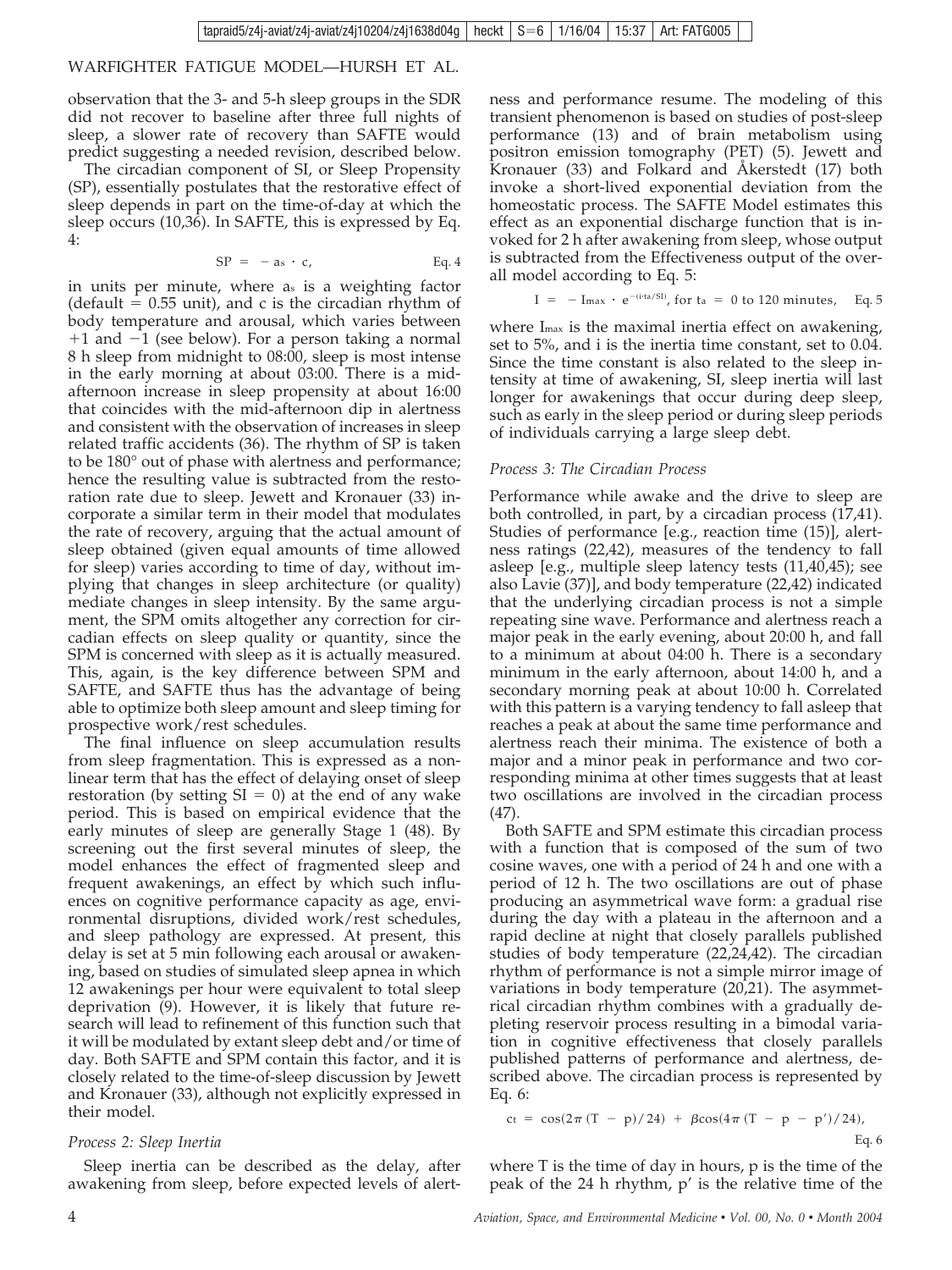12 h peak, and  $\beta$  is the relative amplitude of the 12 h rhythm. Initially, in the SAFTE Model, p is set to 18:00 (6 pm), and is adjusted in a manner described below. The value for  $p'$  is 3 h, and  $\beta$  is 0.5. Parameters derived from analysis of SDR data are implemented in one version of the SPM. These phase values are somewhat later in the day, with a major peak at about 23:00 and an afternoon nadir at 17:00. Because the SDR study was not designed optimally for elucidation of circadian rhythms, having only four unequally spaced data points during each day, the consensus of our laboratories favors the values used in SAFTE, which better track the timing and amplitude of known circadian processes. Note also that since c is a compound of two cosine functions, the peak of the resulting waveform does not coincide with the peak of the 24-h component, p; with p equal to 18:00 and  $p'$  set to 3 h, the peak of the resulting compound is about 20:00.

## *Modification of the Circadian Process by Activity Patterns*

When subjects move to another time zone or alter work pattern so that sleep and work occur at different times of day, the internal circadian oscillator that controls body temperature and alertness shifts to this new schedule. During the period of adjustment, subjects experience performance degradation, disrupted mood and feelings of dysphoria, called circadian desynchronization or "jet lag" (24,29,35). The SAFTE Model mimics this process and automatically adjusts the phase of the circadian rhythm to coincide with the activity pattern of the subject. This feature is critical for the accurate prediction of the effects of moving to a new time zone or changing to a new and regular work pattern, such as changing from the day shift to the night shift. The model detects the average time of the awake period and maintains a running average "awake time." The peak of the circadian rhythm has a reliable relationship to the timing of the period of wakefulness. When one moves to a new work schedule or a new time zone, the change in average awake time (relative to a reference time zone) is detected and a new "target phase" is computed. For example, after moving from the central U.S. time zone to Germany, the awake time of the subject advances 6 h. This causes a gradual shift of 6 h in the circadian process of the model. In general, a phase advance (eastward time change) takes about 1.5 d per hour of shift (23–25,29,35,39,43). The model, therefore, adjusts to the new "target phase" gradually over the course of 9 d. During that time, the performance of the subject will show net degradation due to the desynchronization of the internal circadian process from the new rhythm of work and sleep. Likewise, westerly travel causes a phase delay in the circadian rhythm and takes less time for adjustment, about 1 d per hour of shift (23–25,29,35,39,43). Folkard et al. (19) similarly utilize time of awakening as the basis for phase adjustments, while Jewett and Kronauer (33) emphasize the synchronizing effect of light exposure in their model. It is acknowledged that light exposure may be a fundamental driver for phase adjustment, along with sleep, activity and social cues; however, in practice, light exposure information is normally not available to the planner in advance of an operation. As an approximation, periods of awake activity are normally closely linked to times of exposure to light (either natural or artificial) so that the timing of awake activity coincides with the timing of light exposure and can serve as a reasonable basis for the estimation of phase changes. Limitations of this approximation may occur in situations of continuous low-level artificial light (e.g., aboard submarines or orbiting spacecraft) or when exposure to bright light is deliberately arranged to induce a phase shift (12,34).

Recently, the SAFTE Model has been incorporated into a planning tool called the Fatigue Avoidance Scheduling Tool (FAST) which also includes features to track changes in geographic location and calculated levels of sunlight. In this implementation, the model can detect the difference between transmeridian schedule shifts and shift-work changes at the same location. When a shift-work change is detected, a slower rate of phase adjustment is implemented to reflect the inhibitory effects of both light exposure and social cues. At its extreme, a shift-work induced change in circadian phase may take 2.6 times as long to complete as a comparable transmeridian shift in phase (21).

## *Combined Processes: Performance Effectiveness*

The final output of the SAFTE Model consists of a summation of the homeostatic process (sleep reservoir balance) and the circadian process (performance rhythm), with transient adjustments for sleep inertia as required. In the WRAIR SPM, these terms are combined differently, by multiplying (modulating) the reservoir balance with the circadian process. The SAFTE Model is computed as a weighted, additive modulation of the level of performance, expressed as a percent of baseline. Thus, effectiveness at time  $t(E_t)$  is given by Eq. 7:

$$
Et = 100 \cdot (R_t/Rc) + Ct + I, \qquad Eq. 7
$$

where I is the transient inertia term;  $100 \cdot (\mathrm{R}_{\mathrm{t}}/\mathrm{R}_{\mathrm{C}})$  is the reservoir level, expressed as % of capacity; Ct is computed from the circadian process (c) as follows:

$$
C_t = ct \cdot (a_1 + a_2(Rc - R_t)/Rc)
$$
,  
where  $a_1 = 7\%$  and  $a_2 = 5\%$  Eq. 8

The computation of the circadian component  $(C_t, Eq. 8)$ includes a variable amplitude expression that effectively increases circadian modulation of effectiveness with increasing sleep debt (4).

#### *Adaptation to Specific Task Effectiveness*

The SAFTE Model can predict changes in cognitive capacity as measured by standard laboratory tests of cognitive performance. For example, the model can predict degradation of serial add-subtract throughput during 72 h of sleep deprivation  $[R^2 = 0.89]$ , data from Thorne et al. (48)] as well as average cognitive throughput across a series of cognitive tests during 54 h of sleep deprivation  $[R^2 = 0.98]$ , data from Angus and Heslegrave (3)]. A modified version of SAFTE (see below) with appropriate parameter settings can predict average cognitive throughput and average psychomotor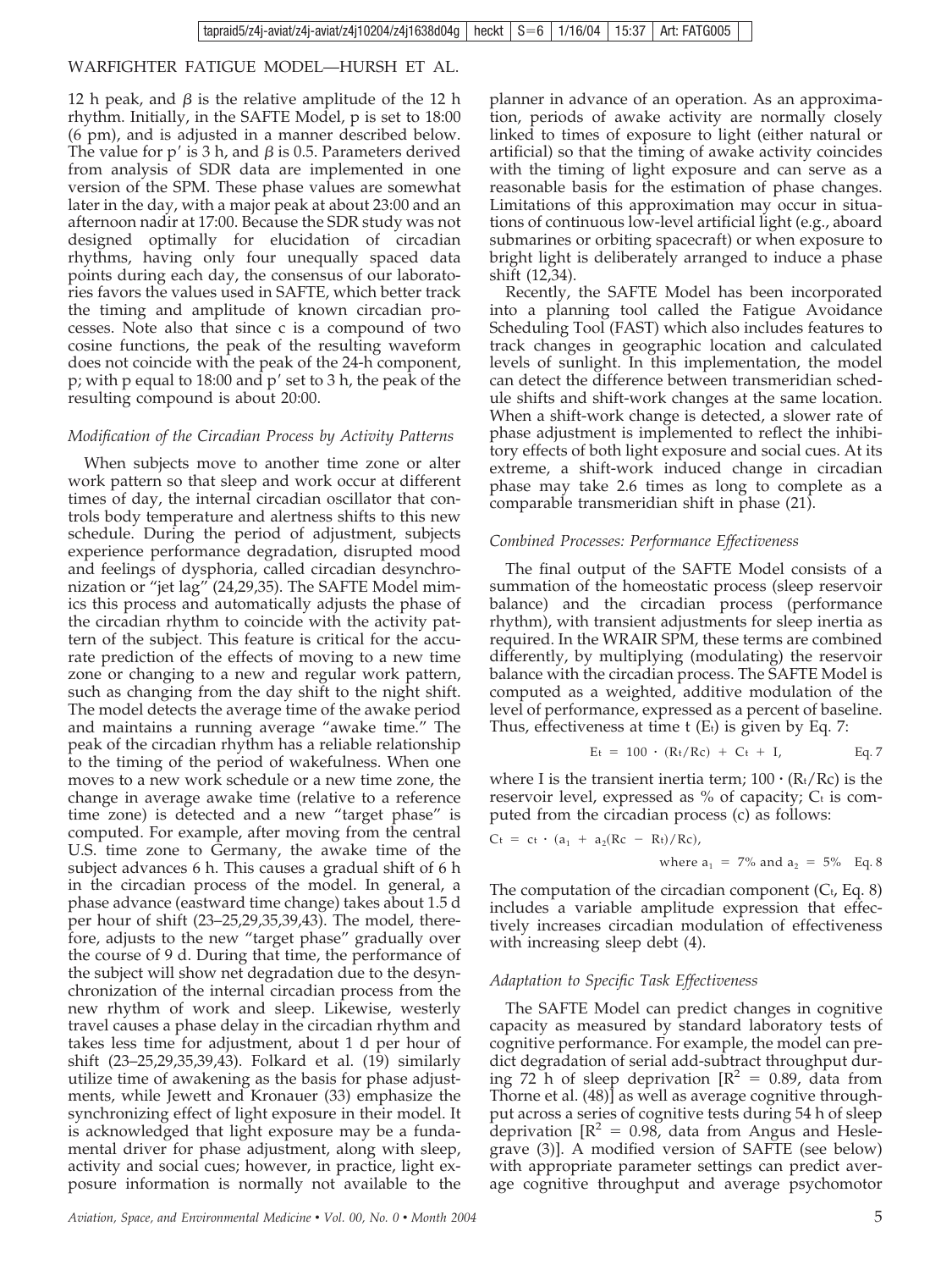vigilance (PVT) speed during restricted sleep duration over 7 d  $[R^2 = 0.94$ , data from Balkin et al. (6)]. It is assumed that these cognitive tests measure changes in the fundamental capacity to perform a variety of tasks that rely, more or less, on the cognitive skills of discrimination, reaction time, mental processing, reasoning, and language comprehension and production. However, specific tasks, such as specific military tasks vary in their reliance on these skills, and deficits in cognitive capacity may not produce identical reductions in the capacity to perform all military tasks. It is reasonable to assume, however, that the changes in military task performance would correlate with changes in the underlying cognitive capacity. In other words, if one were to plot changes in military task performance as a function of measured changes in cognitive capacity, there would be a monotonic relationship between the two variables. Therefore, if these two sets of data were available from a test population subjected to sleep deprivation, linear (or nonlinear) regression techniques could be applied to derive a transform function; this transform translates predicted cognitive changes into changes in military task performance. Based on this reasoning, the method for evaluating the effectiveness, discussed previously as the cognitive effectiveness, can be extended to predict variations in any task or component of a task (given appropriate test data) using the generalized task effectiveness (TE), Eq. 9 expression as follows:

$$
TE = A (Rt/RC) + B + C1 [cos(2\pi (T - P)/24)+ C2(cos(4\pi (T - P - p')/24))] + I, Eq. 9
$$

where  $A =$  linear component slope,  $B =$  linear component intercept,  $C1$  = circadian weighting factor,  $C2$  = 12 h weighting factor, and  $p =$  acrophase of the task. The other factors in the equation  $(R_t/Rc$  and I) are as they would be predicted by the SAFTE Model for cognitive effectiveness.

#### *Implications of Model Structure*

*Equilibrium states:* If a subject is scheduled to take less than an optimal amount of sleep each night, for example, 4 h  $\cdot d^{-1}$ , the reservoir initially loses more units during the awake period than are made up during the sleep period. This results in a sleep debt at the end of the sleep period that accumulates over days. However, since the rate of sleep accumulation increases with sleep debt, eventually, the rate of sleep accumulation increases such that 4 h of sleep equilibrates with the depletion of 20 h awake. At this point, the reservoir reaches an equilibrium state and no further debt is accumulated, although the initial deficit remains as long as the person remains on this schedule. By the 6th d of the restricted sleep schedule, cognitive performance oscillates about a stable level well below the baseline level achieved with 8 h of sleep. Minimum effectiveness is about 64% on the 7th d.

*Progressive sleep debt under extreme schedules:*The sleep homeostat is not infinitely elastic; there is a limit to the rate of sleep accumulation (sleep intensity), set in SAFTE at 4.4 units per minute. The effect of this is that any schedule that provides less than about 3 h of sleep per day will not reach an equilibrium state and perfor-

SAFTE Model vs Angus & Heslegrave (1985) Mean of Normalized Performance Measures



**Fig. 3.** SAFTE Model predictions for cognitive performance under total sleep deprivation (solid line) compared with mean normalized cognitive performance (filled squares) reported by Angus and Heslegrave (3).

mance capacity will gradually deplete to zero, although the rate of depletion slows over the first week of restriction as sleep intensity rises to its maximum level. Under a schedule of only 2 h of sleep per day, minimum performance declines to about  $19\%$  on the  $7<sup>th</sup>$  d.

*Sleep timing:* The SAFTE Model is sensitive to the time of day of the sleep period. The performance of an individual given 8 h of sleep per day starting at 12:00 h(noon) each day reaches a peak of 100% at the start of each work period (20:00 h) but rapidly declines during the late night and early morning hours to a strong dip at about 05:00 h. Minimum predicted performance under this schedule is predicted to be as low as 66% compared with minimum performance under a normal sleep schedule of 86%. This alteration in pattern results from two factors. First, sleep intensity is initially less for sleep periods starting at noon. This results in a small accumulated debt that is quickly offset by the homeostatic sleep mechanism. The second, more persistent effect is the circadian oscillator of performance that reaches its minimum in the early morning hours. This pattern has important implications for performance under shift schedules that require daytime sleep. It is well documented that most mistakes on the night shift occur during the early morning hours and this is predicted by the model (8,26,27,44).

*Retrospective validation:* The predictions of the model for the effects of total sleep deprivation were compared with an independent set of data reported by Angus and Heslegrave (3). Their results were plotted against the predictions of the sleep model and are shown in **Fig. 3**. **F3** All parameters within the model were set to the default values with the acrophase (peak of the 24-h circadian rhythm) and start time as indicated in the legend. The SAFTE Model predictions for the actual data were exceptionally good ( $\mathbb{R}^2 = 0.98$ ).

*Prospective validation:* The results of the sleep dose response study provide an opportunity to conduct a prospective validation of the SAFTE Model against a range of sleep conditions between total sleep deprivation and normal amounts of sleep. **Fig. 4** is a summary **F4**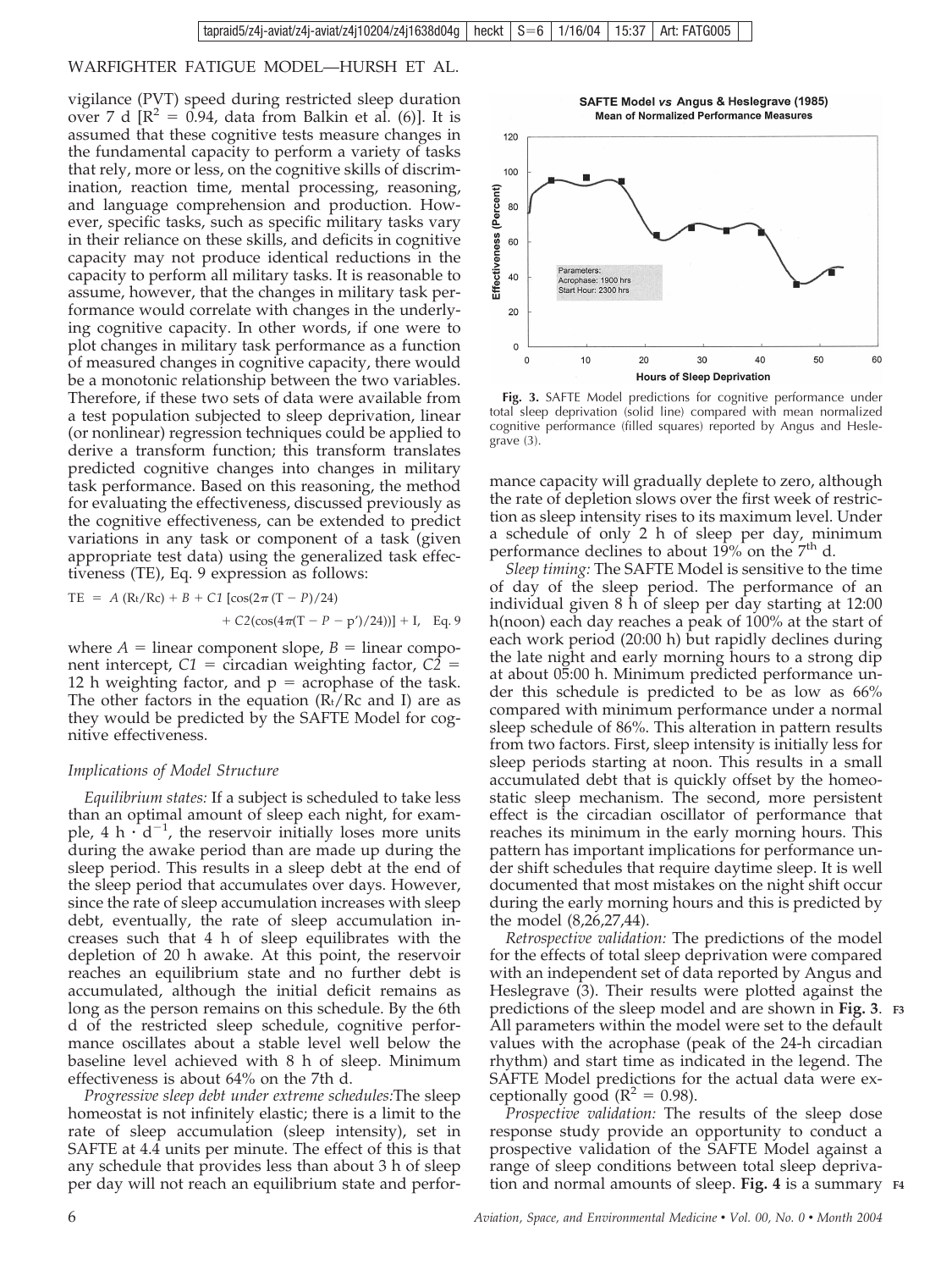

**Fig. 4.** Fit of the original SAFTE Model to the results of the sleep dose response study conducted by the Walter Reed Army Institute of Research (6).

of the results of that study showing the average performance across all cognitive tasks as a percent of the performance of the group provided 9 h to sleep. This group was used for normalization to account for the clear learning effect that occurred with some of the tasks. The heavy lines through the points are the original SAFTE Model predictions. The model does a reasonably good job of predicting the average performance during the course of the 7 d of sleep restriction but does not predict the slow recovery seen during the 3 d of recovery sleep.

Virtually all models would have predicted full recovery of performance following 3 d of recovery sleep. The relatively permanent effect of chronic sleep restriction suggests that some aspect of sleep homeostasis undergoes a gradual change that is slow to recover. In an accompanying paper, researchers from the WRAIR propose a method to account for this effect. Within the context of the SAFTE Model, a simple gradual downregulation of the sleep reservoir capacity (Rc) during chronic restriction can account for this change. A single equation modulates Rc during sleep, Eq 10:

$$
Rc_{(t)} = Rc_{(t-1)} + t \cdot [k_1 \cdot [1 - (SD_{(t-1)}/k_2)] + k_3 \cdot (2880 - Rc_{(t-1)})], Eq. 10
$$

where  $SD_{(t-1)}$ , is the sleep debt component of sleep intensity at time t – 1,  $[f \cdot (\text{Rc}_{(t - 1)} - \text{R}_{(t - 1)})]$ . Current sleep intensity, SI, is unchanged from Eq. 3 except that  $Rc_{(t)}$  is allowed to adjust according to Eq. 10. As before, SP is the sleep propensity, the circadian component of sleep intensity. Parameter *f* is the amplitude of feedback in the original model and  $R_{(t)}$  is the current reservoir balance. The exact value of  $f$  is adjusted to a slightly higher value (0.00312) when implementing Eq. 10 to ensure that a person getting 8 h of sleep per day is in balance. Based on the SDR study, the limit of SI is reduced to 3.4 units per minute. In addition, Eq. 10 is constrained so that when Rc is restored it may not exceed the full capacity of 2880, as represented in the original version of the model. No changes to Rc occur during awake periods. Good fits to data are achieved with constants about equal to the following:

 $k_1$  = 0.22, down-regulation time constant

 $k_2$  = 0.5, the reference level for SI regulation (note: normal sleep averages one SI unit per minute of sleep)  $k_3 = 0.0015$ , recovery time constant.

Eq. 10 functions as follows: the first expression within brackets becomes negative when SD exceeds  $k_2$  and down-regulates Rc according to the rate constant  $k_1$ ; when SD is less than  $k_2$ , then the second expression within brackets tends to gradually restore Rc according to the rate constant  $k_3$ . Jointly, this expression tends to down-regulate Rc when sleep intensity is high  $(>\mathbf{k}_2)$ and to restore Rc when sleep intensity is low  $(<\!\!k_2\!\!).$ During a normal 8-h period of sleep, Rc is down-regulated slightly and is restored by the end of the night. During prolonged periods of restricted sleep, Rc is down-regulated more than it is restored so that a gradual shift in the reservoir "set point" occurs. If we think of SD as a measure of "sleepiness," then this process tends to reduce sleepiness by reducing the difference between the current reservoir level and the reservoir capacity or "set point." During periods of restricted sleep, performance tends to be more severely degraded (compared with the original model) because the reservoir reaches equilibrium at a reduced set point. During recovery sleep, performance recovers more slowly (compared with the original model) because both the level of the reservoir and the reservoir capacity must be restored.

The heavy lines in **Fig. 5** are the predictions of the **F5** modified SAFTE Model optimized for average cognitive throughput and using the parameters listed above for Eq.10. This version of SAFTE makes identical predictions for total sleep deprivation, so the results in Fig. 3 are unchanged. The R (2) for this fit to the mean cognitive performance observed in the SDR study is 0.94.

**Fig. 6** displays the average PVT speed from the same **F6** study shown in Fig. 5 (7). The lines in the figure indicate the predictions of the revised SAFTE Model optimized for average PVT speed  $(R (2) = 0.94)$ . Results are shown for the baseline, seven experimental days (E1-E7), and

FAST/SAFTE ANAM Model vs All WRAIR Test Results (Means of PVT, 4-choice RT, 10-choice RT, serial add/subtract)



**Fig. 5.** Fit of the modified SAFTE Model to the average cognitive performance results of the sleep dose response study based on actual sleep durations (6).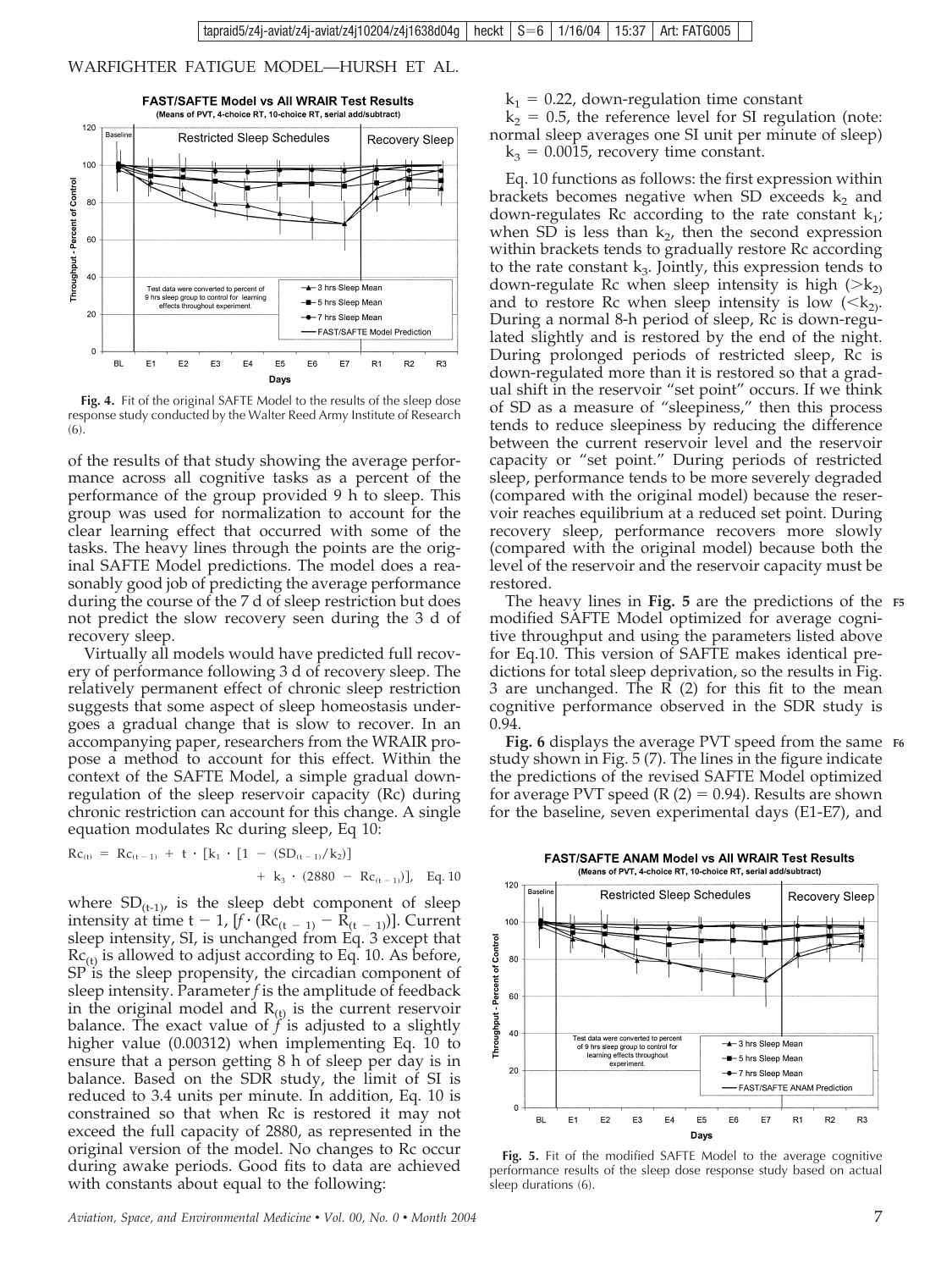

**Fig. 6.** Fit of the modified SAFTE Model to the PVT results of the sleep dose response study based on actual sleep durations (6).

the three recovery days (R1-R3). Note that compared with average cognitive throughput, PVT speeds tends to be more severely degraded and the parameters of the SAFTE Model reflect this difference in sensitivity of PVT speed compared with general cognitive throughput.

#### **DISCUSSION: CRITICAL ISSUES**

All models of sleep and performance have shortcomings, including the SAFTE Model. The importance of those limitations depends on the application. Two major limitations are that the model does not provide an estimate of group variance about the average performance prediction and it does not incorporate any individual difference parameters, such as age, morningness/eveningness, or sleep requirement for full performance. These individual characteristics may be relatively unimportant if the application of the model is for prediction of average group performance or for design of a generic schedule to be used by an entire work force. For these applications, ordinal predictions are sufficient to decide which of several alternative schedules is best or to decide if average performance at some future time is expected to be at an acceptable level. If the purpose is to judge a particular person's fitness for duty against some criterion level of performance or to predict the level of performance of a particular performance some time in the future, then greater fidelity to these individual variables and some representation of the amount of predictive error would be valuable. In theory, some of these features could be added to the model based on the available literature. Other features, such as age effects and individual sleep requirements, would be difficult to incorporate without extensive additional research.

The performance of all models will also depend on the quality of the data used to establish the sleep history prior to the period of prediction. The WRAIR SPM model was designed explicitly to use actigraph records of sleep and wakefulness as the basis for prediction. The SAFTE Model as it is implemented in the schedule prediction tool, the Fatigue Avoidance Scheduling Tool (FAST) can take actigraph data as input to the prediction. Nevertheless, the results of the WRAIR SDR study showing slow recovery from restricted sleep, if replicated and confirmed, suggests that even a week of prior data may not be entirely adequate to account for the long-term effects of chronic sleep restriction. Indeed, these data suggest that most laboratory studies of sleep deprivation or sleep restriction may be flawed because few of them consider the possible contamination of the results by chronic sleep deprivation that might have preceded the laboratory measurements, especially in college students who have often served as the subjects in these experiments.

Military applications of sleep and performance models will require the incorporation of algorithms to predict the effects of pharmacological countermeasures, such as stimulants to extend performance or sedatives to enhance sleep. Some preliminary work has been done to model the effects of d-amphetamine and modafinil on performance in the SAFTE Model but the incorporation of these algorithms into a user tool is somewhat premature. Not only do stimulants temporarily improve performance in the face of sleep deprivation effects, they also can interfere with the ability to obtain restful sleep during the period of their arousal effects. Any complete model of the effects of stimulants must represent both the beneficial effects on cognitive performance and the temporary detrimental effects on sleep if attempted immediately after the drug administration. Similarly, any model that attempts to represent the beneficial effects of a sedative on sleep must also represent any detrimental cognitive effects that follow drug administration if performance, instead of sleep, is demanded of the subject.

Finally, all fatigue models presume some performance metric as the cardinal standard for prediction. Some models are explicitly designed to predict subjective alertness as measured by a rating instrument; others are designed to measure cognitive performance. For those designed to predict performance changes, some, like the WRAIR SPM, are optimized to predict reaction time performance on the psychomotor vigilance task (PVT), while others were designed to predict performance throughput (correct answers per minute) across a battery of cognitive tests. The SAFTE Model has two sets of parameters that can be used to predict either PVT speed or average cognitive throughput. Even if the PVT is used as the standard test, some researchers focus on speed and others focus on the occurrence of lapses, i.e., unusually long reaction times that may represent brief microsleeps that increase in frequency with duration of sleep deprivation. **Fig. 7** shows that based on the **F7** SDR data, there is a linear relationship between lapse probability and the inverse of cognitive throughput or PVT speed. Hence, to properly test a cognitive throughput model, such as the SAFTE Model, when using lapse data, an inverse transform of the prediction is necessary. Without such a transform, one finds an exponential relationship between cognitive throughput and lapse probability, and this nonlinearity, if not adjusted for, would cause an increase in prediction error with increases in amount of sleep deprivation. Unfortunately, an inverse transform was not applied to the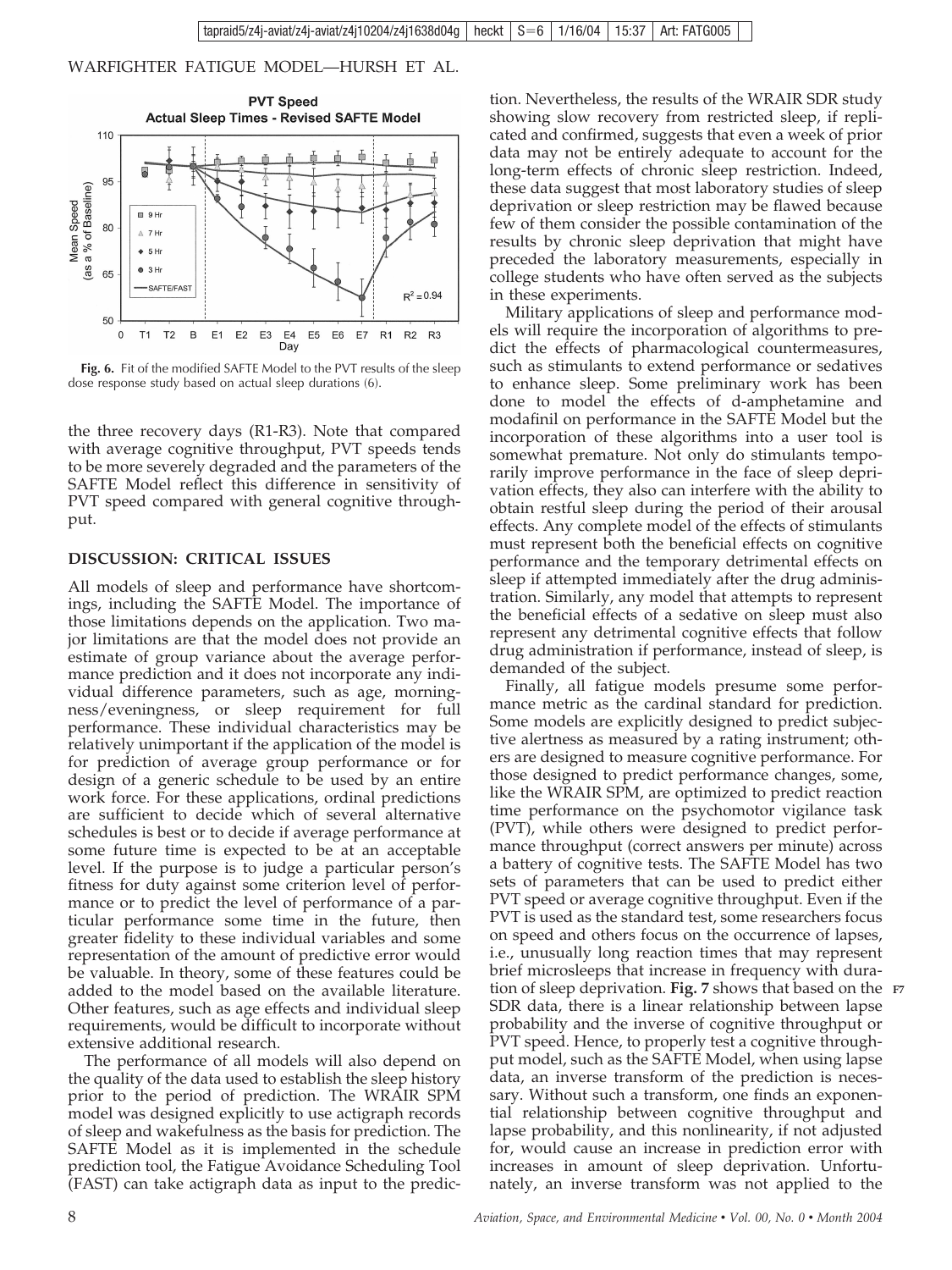

**Fig. 7.** Likelihood of lapses on the PVT is a linear function of the inverse of effectiveness predicted by the SAFTE Model optimized for PVT speed. These data are based on the results of the sleep dose response study (6).

cognitive throughput predictions for two of the scenarios at the Seattle Fatigue and Performance Modeling Workshop in which the performance metric was PVT lapses, and this would naturally have inflated estimates of prediction error.

It may not be possible or desirable to adopt a universally accepted standard for performance measurement, but in the absence of a standard, great care must be taken when applying a model to a performance metric distinct from the one used to design the model. Ultimately, all models will be judged by their ability to make useful predictions of the performance of greatest interest to the user, which is most likely not going to be performance on a standard cognitive test, but rather performance of some job. The greatest challenge facing fatigue modeling is how to bridge this gap between laboratory metrics of performance and performance in the natural environment of work and war.

REFERENCES

- 1. Achermann P, Borbély A. Combining different models of sleep regulation. J Sleep Res 1992; 1:144–7.
- 2. Åkerstedt T, Folkard S. Validation of the S and C components of the three-process model of alertness regulation. Sleep 1995; 18:1–6.
- 3. Angus R, Heslegrave R. Effects of sleep loss on sustained cognitive performance during a command and control simulation. Behav Res Methods Instrum Comput 1985; 17:55–67.
- 4. Babkoff H, Mikulincer M, Caspy T, Sing HC. Selected problems of analysis and interpretation of the effects on sleep deprivation on temperature and performance rhythms. Ann NY Acad Sci 1992; 658:93–110.
- 5. Balkin TJ, Braun AR, Wesensten NJ, et al. The process of awakening: a PET study of regional brain activity patterns mediating the reestablishment of alertness and consciousness. Brain 2002; 125:2308–19.
- 6. Balkin T, Thorne D, Sing H, et al. Effects of sleep schedules on commercial driver performance. Washington, DC: U.S. Department of Transportation, Federal Motor Carrier Safety Administration; 2000; Report No.: DOT-MC-00–133.
- 7. Belenky G, Balkin T, Redmond D, et al. Sustaining performance during continuous operations: The U.S. Army's sleep management system. 20th Army Science Conference, 1996 Jun; 24–27 Norfolk:VA.
- 8. Bjerner B, Holm A, Swenson A. Diurnal variation of mental

performance. A study of three-shift workers. Br J Ind Med 1955; 12:103–10.

- 9. Bonnet MH. Sleep fragmentation as the cause of daytime sleepiness and reduced performance. Wien Med Wochenschr 1997; 146(13–14):332–4.
- 10. Borbely A, Achermann P, Trachsel L, Tobler I. Sleep initiation and initial sleep intensity: interactions of homeostatic and circadian mechanisms. J Biol Rhythms 1989; 4:49–60.
- 11. Carskadon M, Dement W. Sleep tendency: an objective measure of sleep loss. Sleep Res 1977; 6:200.
- 12. Czeisler C, Kronauer R, Allan, J, et al. Bright light induction of strong (type 0) resetting of the human circadian pace-maker. Science 1989; 244:1328.
- 13. Dinges D, Orne M, Orne E. Sleep depth and other factors associated with performance upon abrupt awakening. Sleep Res 1985; 14:92.
- 14. Dinges DF, Powell JW. Microcomputer analyses of performance on a portable, simple visual RT task during sustained operations. Behav Res Methods Instrum Comput 1985; 17:652–65.
- 15. Dinges D, Powell JW. Sleepiness impairs optimum response capability. Sleep Res 1989; 18:366.
- 16. Eddy DR, Hursh SR. Fatigue Avoidance Scheduling Tool (FAST). Brooks AFB, TX: Human Effectiveness Directorate, Biodynamics and Protection Division, Flight Motion Effects Branch; 2001; AFRL-HE-BR-TR-2001–0140, SBIR Phase I Final Report.
- 17. Folkard S, Åkerstedt T. A three process model of the regulation of alertness-sleepiness. In: Ogilvie R, Broughton R, eds. Sleep, arousal and performance problems and promises. A tribute to Bob Wilkinson. Boston: Birkhauser; 1992:11–26.
- 18. Folkard S, Åkerstedt T. Towards a model for the prediction of alertness and/or fatigue on different sleep/wake schedules. In: Oginski A, Pokorski J, Rutenfranz J, eds: Contemporary advances in shiftwork research. Krakow: Medical Academy; 1987:231–40.
- 19. Folkard S, Åkerstedt T, Macdonald I, et al. Beyond the threeprocess model of alertness: estimating phase, time on shift, and successive night effects. J Biol Rhythms 1999; 14:577–87.
- 20. Folkard S, Monk T. Shiftwork and performance. Hum Factors 1979; 21:483–92.
- 21. Folkard S, Monk T. Circadian performance rhythms. In: Folkard S, Monk T, eds. Hours of work: temporal factors in work schedules. New York: John Wiley and Sons; 1985; 37–52.
- 22. Froberg J. Twenty-four-hour patterns in human performance, subjective and physiological variables and differences between morning and evening active subjects. Biol Psychol 1977; 5:119– 34.
- 23. Gander P, Kronauer R, Graeber R. Phase shifting two coupled circadian pacemakers: Implications for jet lag. Am J Physiol 1985; 249:704–19.
- 24. Graeber RC. Recent studies relative to the airlifting of military units across time zones. In: Scheving LE, Halberg F, eds. Chronobiology: principles and applications to shifts in schedules. Rockville, MD: Sijthoff and Noordhoff; 1980:353–70.
- 25. Gundel A, Wegmann H. Resynchronization of the circadian system following a 9-hr advance or a delay zeitgeber shift: real flights and simulations by a Van-der-Pol oscillator. Prog Clin Biol Res 1987; 227B:391–401.
- 26. Hamelin P. Lorry drivers times habits in work and their involvement in traffic accidents. Ergonomics 1987; 30:1323–33.
- 27. Harris W. Fatigue, circadian rhythm and truck accidents. In: Mackie R, ed. Vigilance. New York: Plenum Press 1977; 133– 47.
- 28. Harrison Y, Horne JA. Long-term extension to sleep—are we really chronically sleep deprived? Psychophysiology 1996; 33: 22–30.
- 29. Haus E, Halberg F. The circadian time structure. In: Scheving LE, Halberg F, eds. Chronobiology: principles and applications to shifts in schedules. Rockville, MD: Sijthoff and Noordhoff; 1980:47–94.
- 30. Hursh SR, McNally R. Modeling human performance to predict unit effectiveness. In: Kamely D, Bannister K, Sasmor R, eds. Army science: the new frontiers, military and civilian applications. Saratoga, WY: Borg Biomedical Books; 1993:309–28.
- 31. Hursh SR. Modeling sleep and performance within the Integrated Unit Simulation System (IUSS). Final report for the United States Army Soldier Systems Command; Natick Research, De-